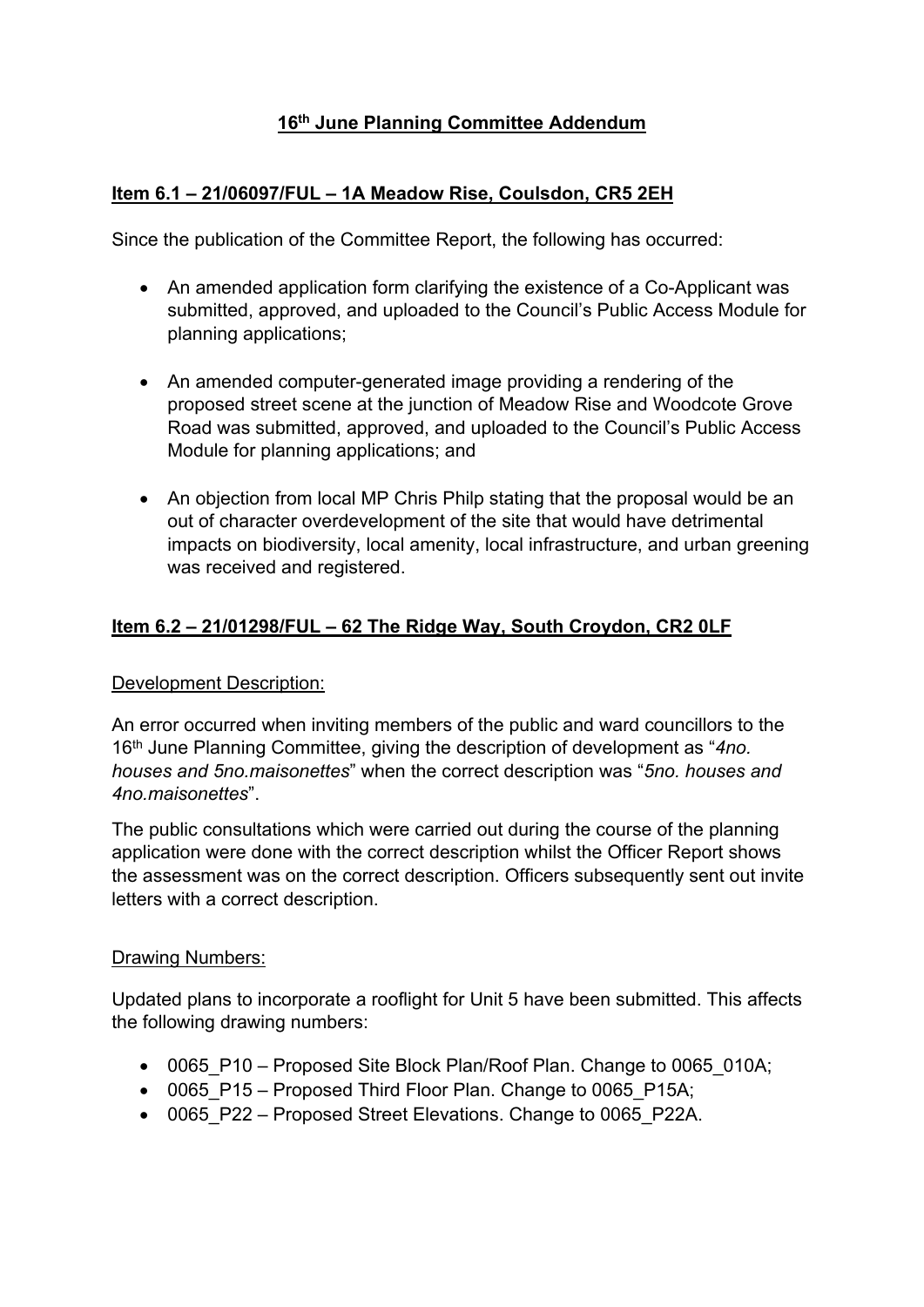## Additional Representations:

A further 2 objections were received following the publication of the Officer's Report regarding the above planning application. These are resubmissions of the original objections received. The following additional points have been raised:

- There are ground floor windows of No. 1 Arkwright Road;
- Increase in density;
- Inadequate parking;
- Available outdoor space too deficient for the number of people;
- Transport links and the quality of the roads combined with the hills, mean cycling is an absurd notion as the main method of transport.

#### Report amendments

The table in section 1 showing the bedroom provision within the existing dwelling has been amended from 3 bedrooms to 5:

|          | <b>Dwelling Sizes</b> |                |                  |                 |                            |       |
|----------|-----------------------|----------------|------------------|-----------------|----------------------------|-------|
|          | One bedroom           | Two<br>bedroom | Three<br>bedroom | Four<br>bedroom | Five or more  <br>bedrooms | Total |
| Existing | U                     |                |                  |                 |                            |       |
| Proposed | 0                     |                | 4                |                 | U                          | 9     |

Paras 7.42: "*The dwelling has no windows that face the application site at ground floor and 2no. windows at first floor; one serves a bathroom, and the other is a secondary window to a bedroom."*

This is changed to the following:

• The dwelling has no 3no. windows that face the application site at ground floor; these serve a shower room, a utility and kitchen. The shower room and utility are non-habitable rooms, and the kitchen is a habitable room. and There are also 2no. windows at first floor; one serves a bathroom, and the other is a secondary window to a bedroom.

Para 7.43: *"These unneighbourly windows place undue restraints on the development, and as such the light and outlook they receive will not receive significant protection. The window at first floor of No. 1 Arkwright Road which serves a habitable room is considered to be unneighbourly, in accordance with the SDG and therefore, it is not given significant protection."*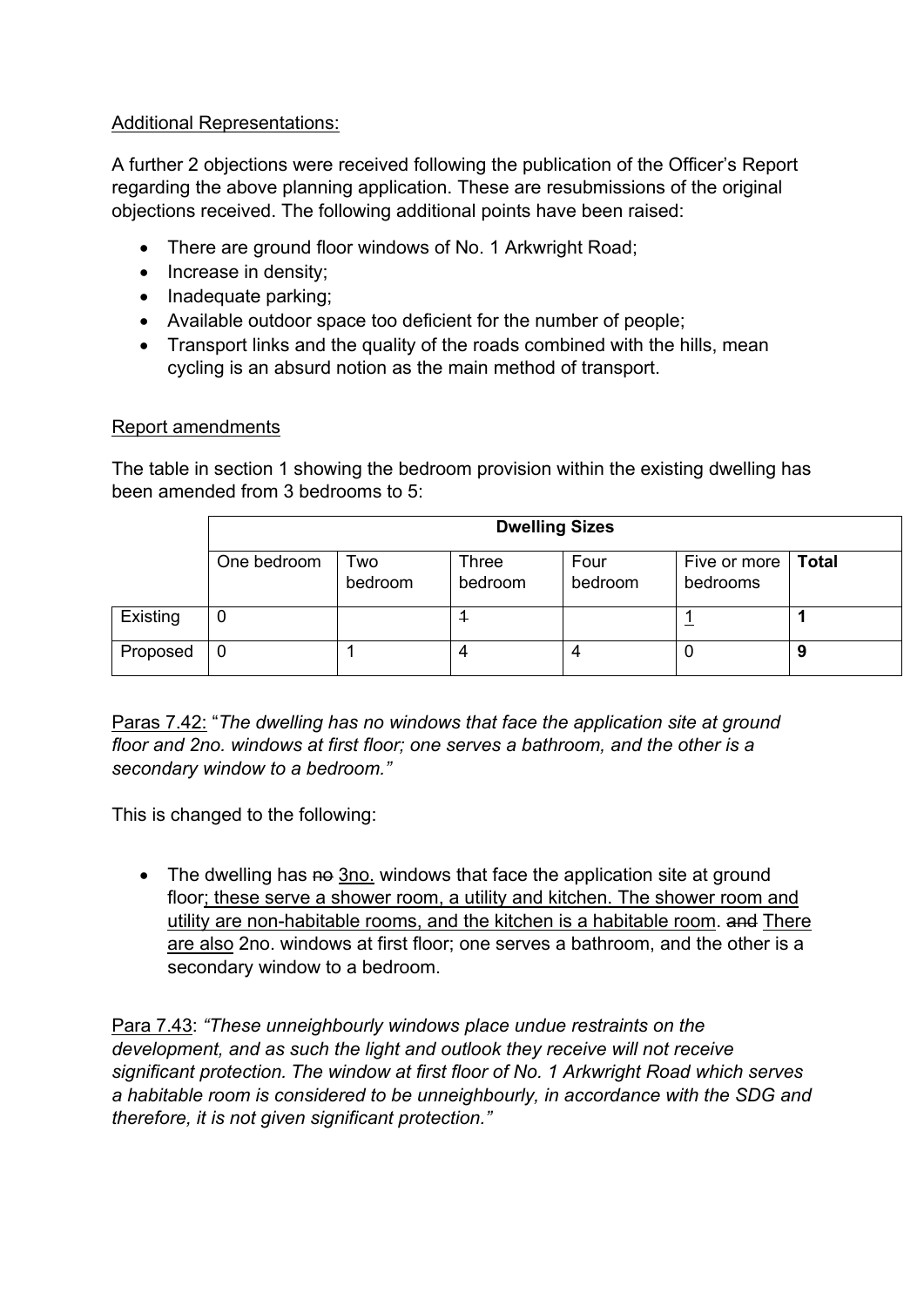This is changed to the following:

• These unneighbourly windows place undue restraints on the development, and as such the light and outlook they receive will not receive significant protection. Two of the windows at ground floor are non-habitable and are therefore not offered protection. The third window at ground floor serves a kitchen which is a habitable room; additionally,  $\pm$ the window at first floor of No. 1 Arkwright Road which also serves a habitable room is considered to be unneighbourly, in accordance with the SDG and therefore, it is they are not given significant protection. Furthermore, the ground floor windows are concealed by boundary treatment which is consists of a tall hedge along the boundary line, therefore, these windows would be less impacted.

Para 7.49: *"As outlined above, section 2.9.3 of the SDG sets out that the light and outlook that unneighbourly windows receive will not receive significant protection. While the 25-degree BRE guideline would be breached in relation to the ground floor flank windows of No. 60, officers have applied the 25-degree angle to the first-floor windows and these are in compliance."*

This is changed to the following:

 As outlined above, section 2.9.3 of the SDG sets out that the light and outlook that unneighbourly windows receive will not receive significant protection. While t The 25-degree BRE guideline would be marginally breached in relation to the ground floor flank windows of No. 60, officers have applied the 25-degree angle to the first-floor windows and these are in compliance. However, it should be noted that the buildings are staggered and if a perpendicular line is applied to the ground floor windows of the neighbouring property, this misses the proposed development as the view point from these windows would be across the rear gardens, therefore, decreasing the impact on the outlook of this dwelling as the 25 degree angle would not be within the direct line of the proposed development.

# Condition 8 – landscaping and hardstanding.

Officers recommend amending this condition to include a wider scope. Suggested wording:

 *Full details of soft and hard landscaping, including new tree planting details, and biodiversity enhancements, and boundary treatments to be submitted for approval and retained as appropriate thereafter.*